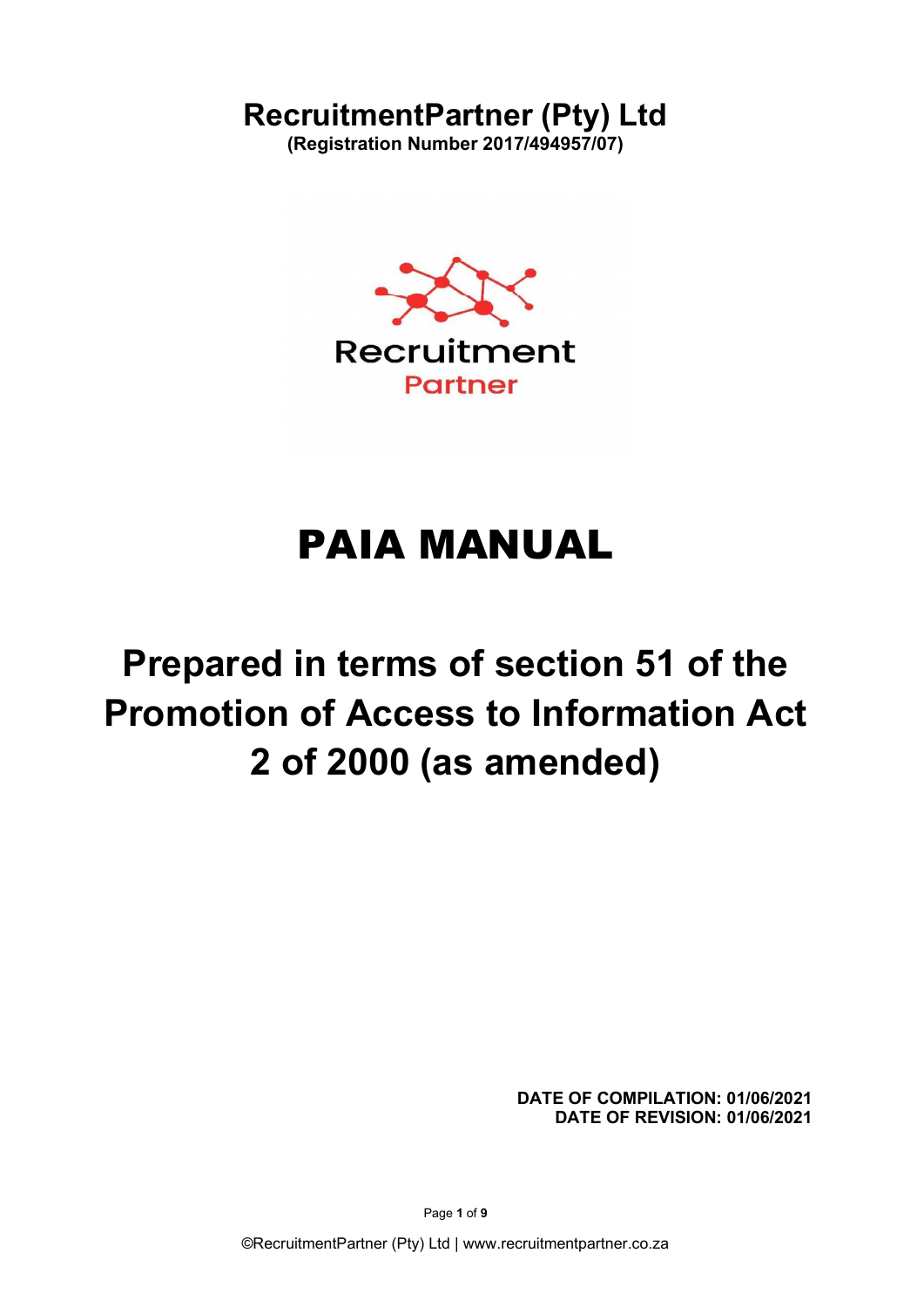# TABLE OF CONTENTS

| 2               |                                                   |  |
|-----------------|---------------------------------------------------|--|
| $\overline{3}$  |                                                   |  |
| $\overline{4}$  |                                                   |  |
| 5               | Access to Records held by RecruitmentPartner 7    |  |
| 6               | Records available in terms of other legislation 8 |  |
| $7\overline{ }$ |                                                   |  |
| 8               |                                                   |  |
| 9               |                                                   |  |
| 10              |                                                   |  |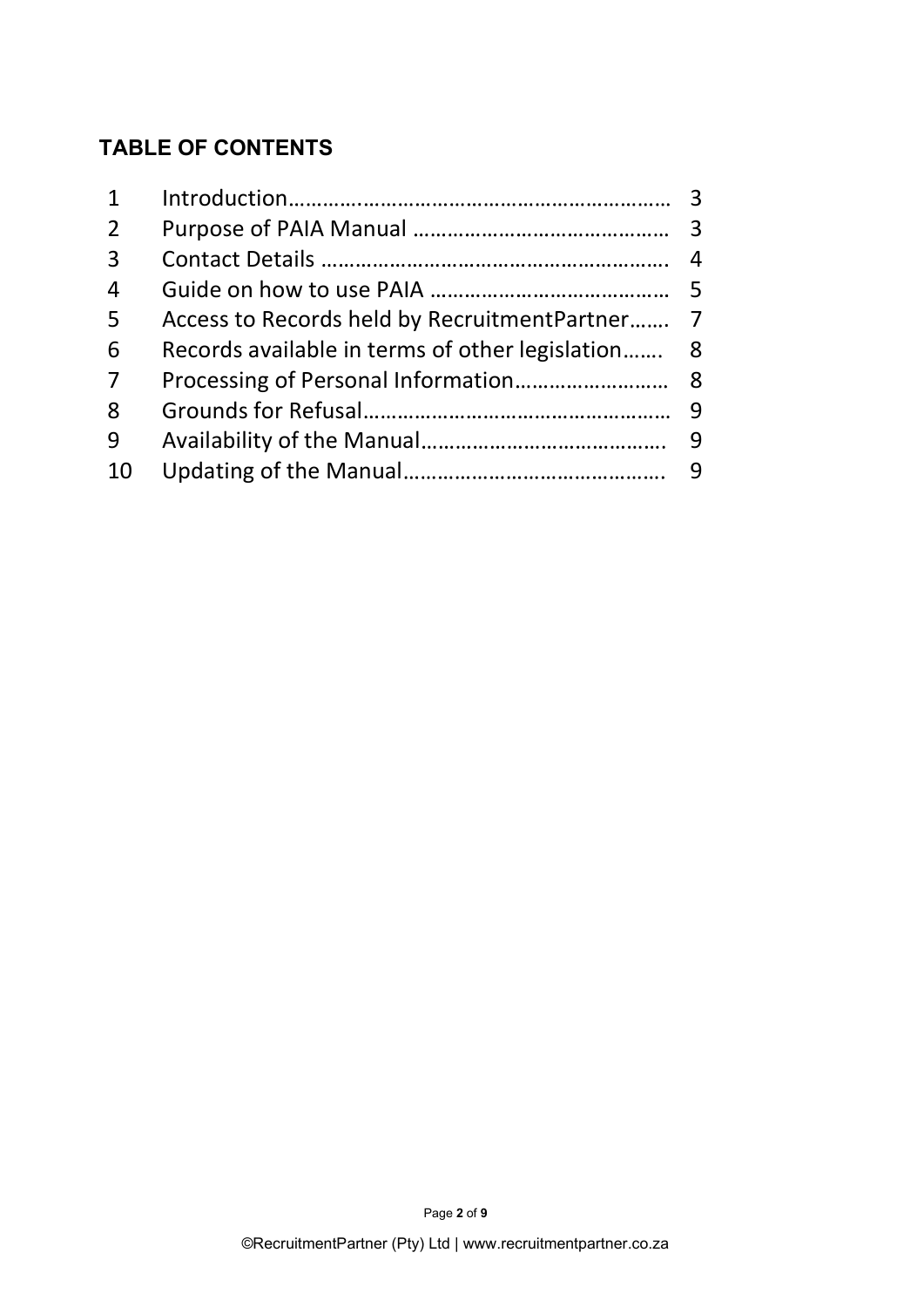### 1. Introduction

RecruitmentPartner (Pty) Ltd is a registered Company with registration number (2017/494957/07) providing talent solutions in the realms of talent acquisition.

This manual has been compiled to help any potential requesters with the procedural and other requirements which a request for information must meet as prescribed by the Act. PAIA requires us to make it available to you so that you:

- Know what types of information we have; and
- Can request access to it.

### 2. Purpose Of PAIA Manual

This PAIA Manual is useful for the public to-

- 2.1 check the categories of records held by a body which are available without a person having to submit a formal PAIA request;
- 2.2 have a sufficient understanding of how to make a request for access to a record of the body, by providing a description of the subjects on which the body holds records and the categories of records held on each subject;
- 2.3 know the description of the records of the body which are available in accordance with any other legislation;
- 2.4 access all the relevant contact details of the Information Officer and Deputy Information Officer who will assist the public with the records they intend to access;
- 2.5 know the description of the guide on how to use PAIA, as updated by the Regulator and how to obtain access to it;
- 2.6 know if the body will process personal information, the purpose of processing of personal information and the description of the categories of data subjects and of the information or categories of information relating thereto;
- 2.7 know the description of the categories of data subjects and of the information or categories of information relating thereto;
- 2.8 know the recipients or categories of recipients to whom the personal information may be supplied;
- 2.9 know if the body has planned to transfer or process personal information outside the Republic of South Africa and the recipients or categories of recipients to whom the personal information may be supplied; and
- 2.10 know whether the body has appropriate security measures to ensure the confidentiality, integrity and availability of the personal information which is to be processed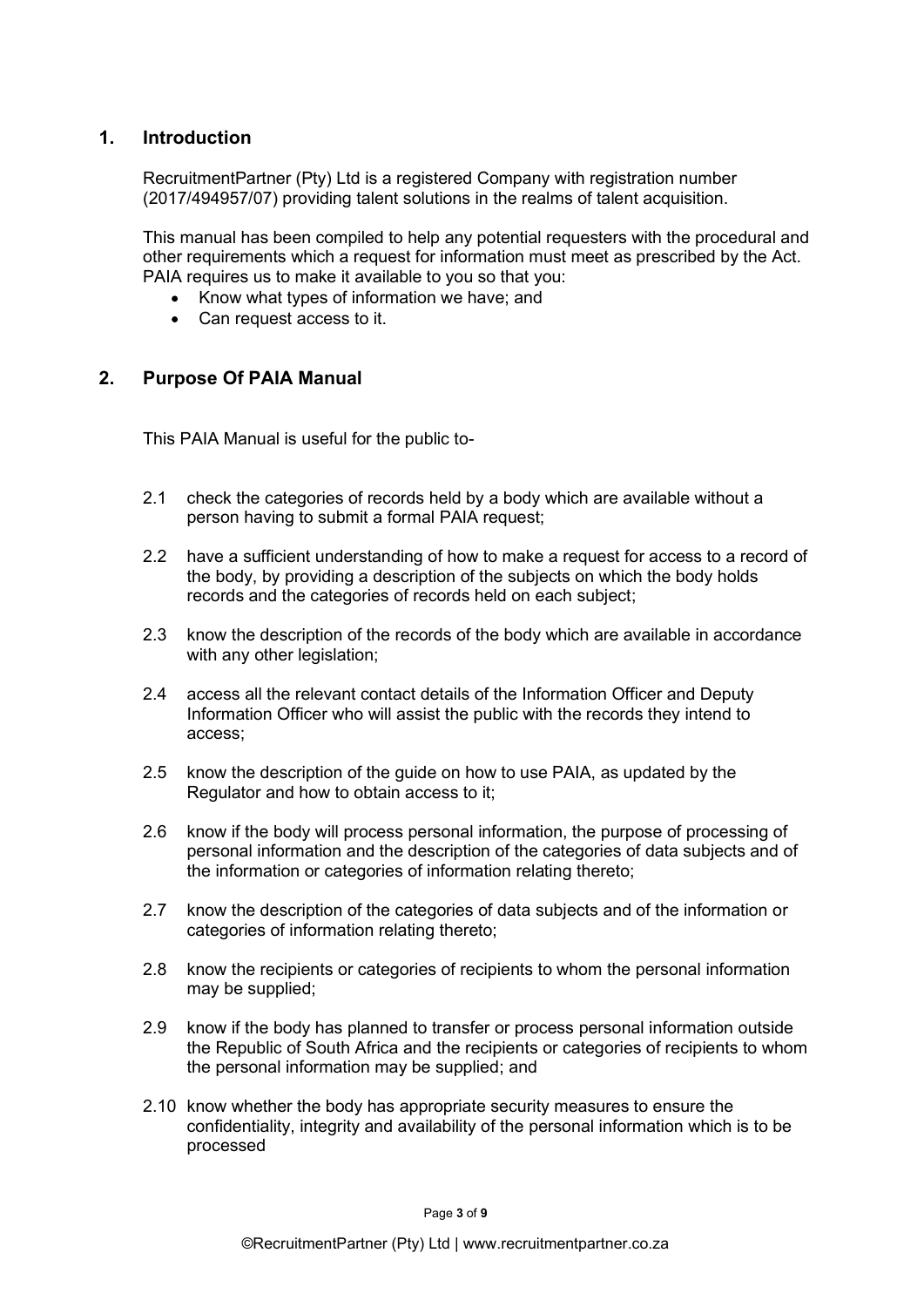### 3.1. Chief Information Officer

| 3. | <b>Company Contact Details &amp; Information Officer</b> |                                 |
|----|----------------------------------------------------------|---------------------------------|
|    | 3.1. Chief Information Officer                           |                                 |
|    | Name:                                                    | James Makhala                   |
|    | Tel:<br>Email:                                           | +27 11 051-6147                 |
|    |                                                          | Jamesm@recruitmentpartner.co.za |

### 3.2. Deputy Information Officer

All requests to RecruitmentPartner for information in terms of the Act must be addressed to the Information Officer named above.

### 3.3 Access to information general contacts

Email: Jamesm@recruitmentpartner.co.za

### 3.4 National or Head Office

| Postal Address:          | 43 Montrose Street, Vorna Valley, Midrand                     |
|--------------------------|---------------------------------------------------------------|
| <b>Physical Address:</b> | 43 Montrose Street, Birchwood Court, Vorna Valley,<br>Midrand |
| Telephone:               | +27 11 051-6147                                               |
| Email:                   | Contact@recruitmentpartner.co.za                              |
| Website:                 | www.recruitmentpartner.co.za                                  |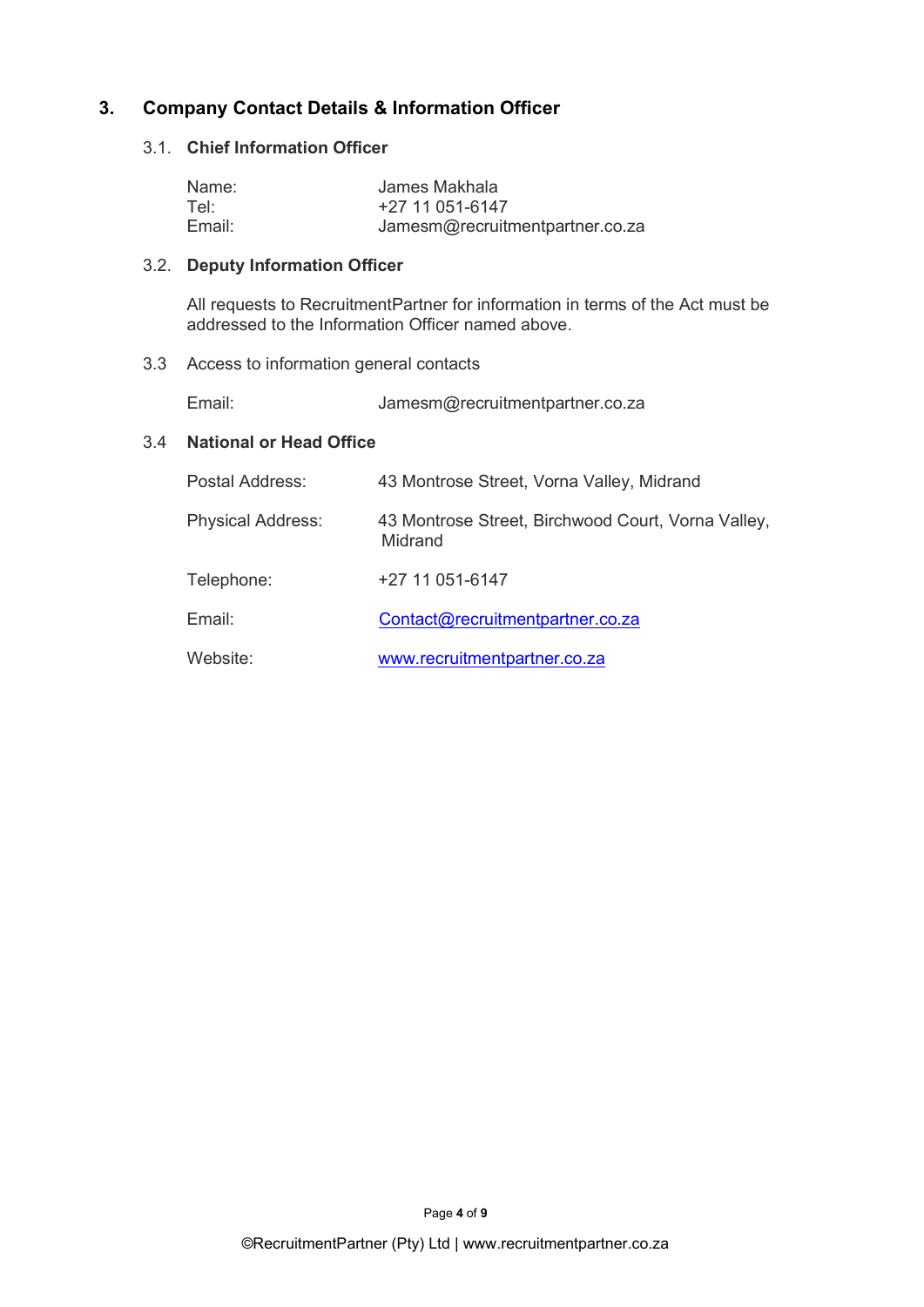### 4. Guide on how to use PAIA and how to obtain access to the guide

- 4.1. The Regulator has, in terms of section 10(1) of PAIA, as amended, updated and made available the revised Guide on how to use PAIA ("Guide"), in an easily comprehensible form and manner, as may reasonably be required by a person who wishes to exercise any right contemplated in PAIA and POPIA.
- 4.2. The Guide is available in each of the official languages and in braille.
- 4.3. The aforesaid Guide contains the description of-
	- 4.3.1. the objects of PAIA and POPIA;
	- 4.3.2. the postal and street address, phone and fax number and, if available, electronic mail address of-
		- 4.3.2.1. the Information Officer of every public body, and
		- 4.3.2.2. every Deputy Information Officer of every public and private body designated in terms of section 17(1) of PAIA $^{\rm 1}$  and section 56 of POPIA<sup>2</sup>:  $\frac{1}{2}$ ;
	- 4.3.3. the manner and form of a request for-
		- 4.3.3.1. access to a record of a public body contemplated in section  $11<sup>3</sup>$ ; and  $11<sup>3</sup>$
		- 4.3.3.2. access to a record of a private body contemplated in section  $50<sup>4</sup>$ ; ;<br>;
	- 4.3.4. the assistance available from the IO of a public body in terms of PAIA and POPIA;
	- 4.3.5. the assistance available from the Regulator in terms of PAIA and POPIA;
	- 4.3.6. all remedies in law available regarding an act or failure to act in respect of a right or duty conferred or imposed by PAIA and POPIA, including the manner of lodging-
		- 4.3.6.1. an internal appeal;
		- 4.3.6.2. a complaint to the Regulator; and
		- 4.3.6.3. an application with a court against a decision by the information officer of a public body, a decision on internal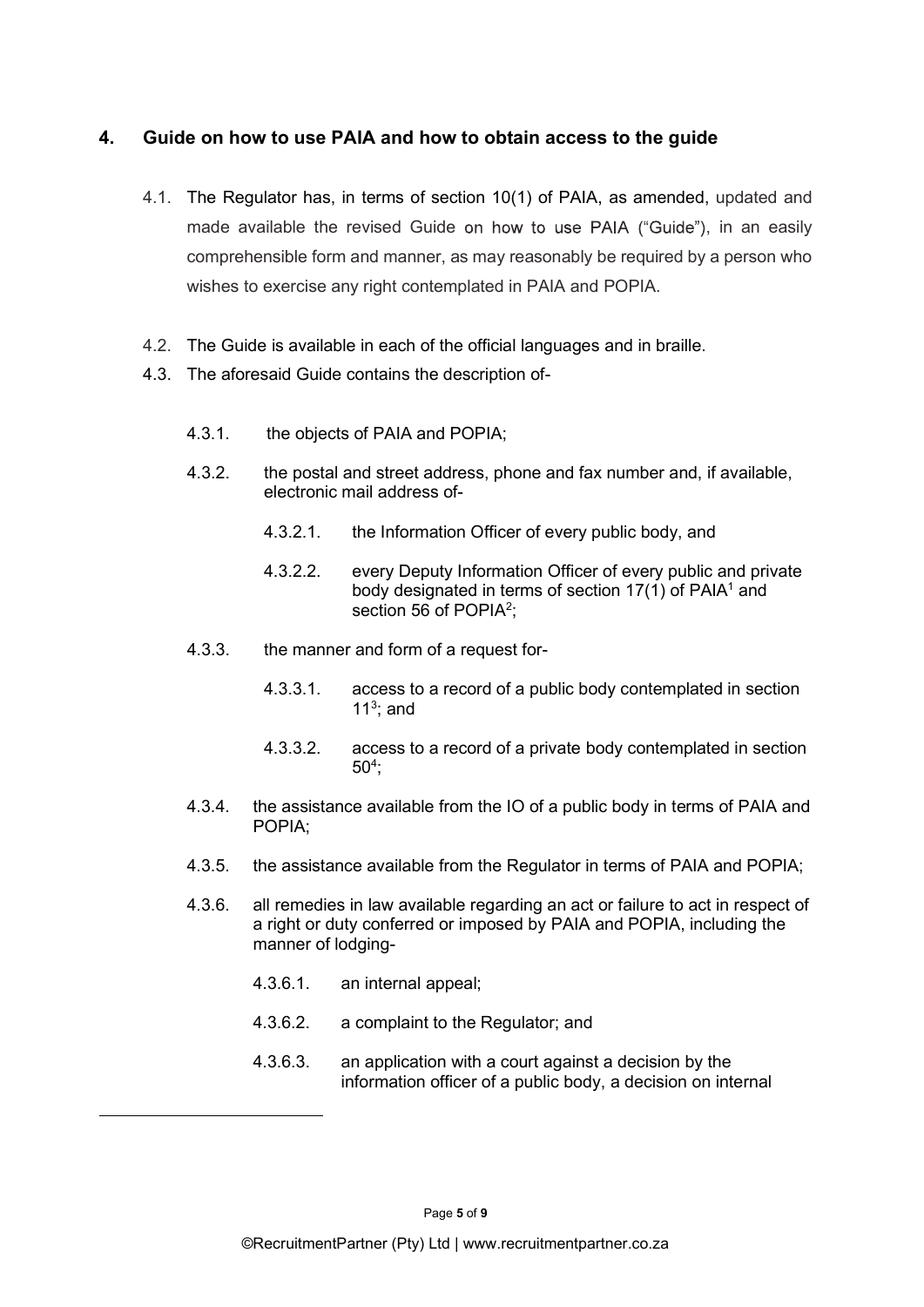appeal or a decision by the Regulator or a decision of the head of a private body;

- 4.3.7. the provisions of sections 14<sup>5</sup> and 51<sup>6</sup> requiring a public body and private body, respectively, to compile a manual, and how to obtain access to a manual.
- 4.3.8. the provisions of sections 15<sup>7</sup> and 52<sup>8</sup> providing for the voluntary disclosure of categories of records by a public body and private body, respectively;
- 4.3.9.  $\;$  the notices issued in terms of sections 22 $^9$  and 54 $^{10}$  regarding fees to be paid in relation to requests for access; and
- 4.3.10. the regulations made in terms of section  $92^{11}$ .
- . 4.4. Members of the public can inspect or make copies of the Guide from the offices of the public and private bodies, including the office of the Regulator, during normal working hours.
- 4.5. The Guide can also be obtained-
	- 4.5.1. upon request to the Information Officer;
	- 4.5.2. from the website of the Regulator (https://www.justice.gov.za/inforeg/).
- 4.6 A copy of the Guide is also available in English and will be available on our website, and at our company offices for public inspection during normal office hours.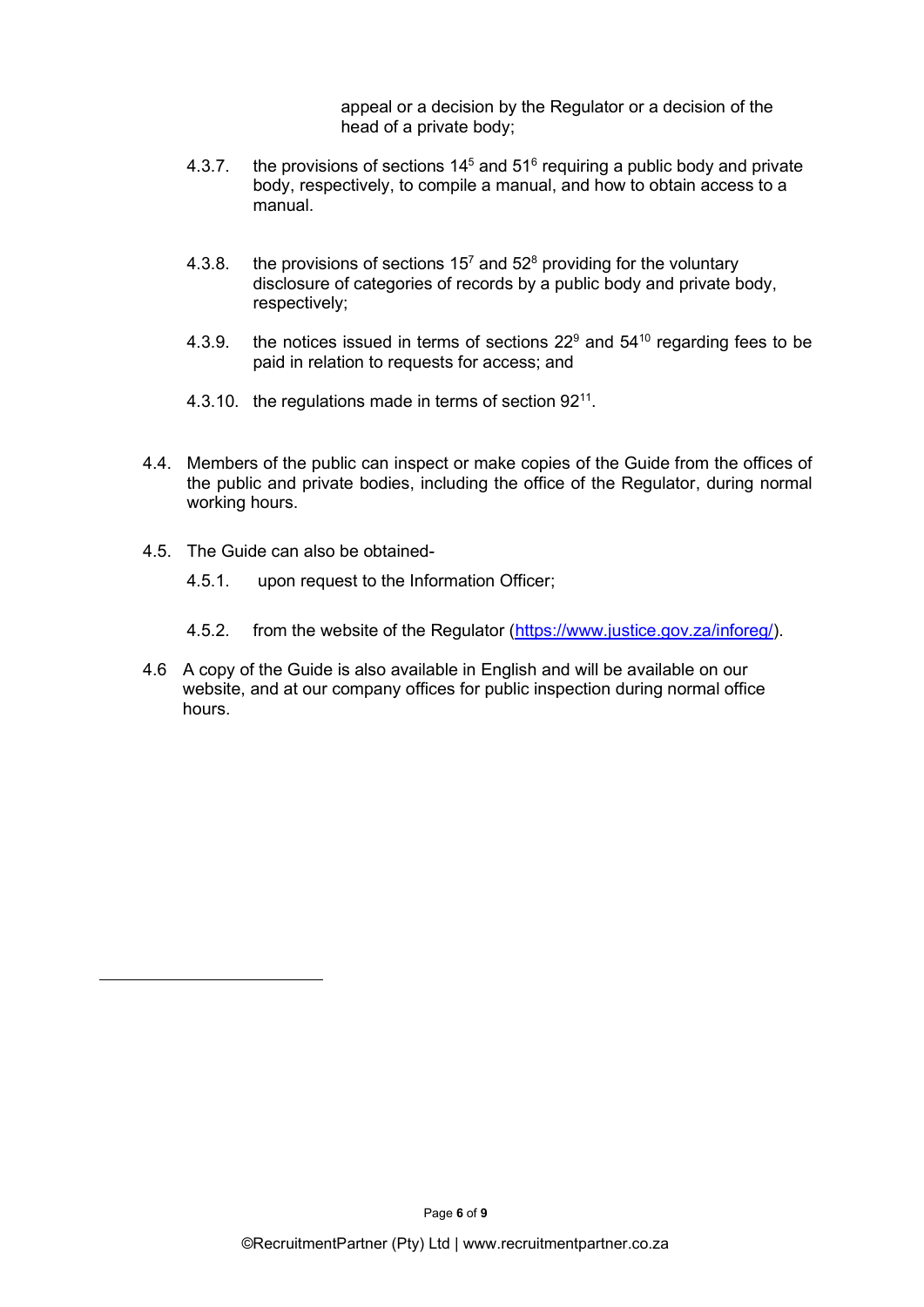## 5. Access to Records held by RecruitmentPartner (Pty) Ltd

| <b>Category of records</b>  | <b>Types of the Record</b>        | Available<br>on<br>Website | Available<br>upon<br>request |
|-----------------------------|-----------------------------------|----------------------------|------------------------------|
| <b>PAIA Manual</b>          | Promotion of Access to            | $\sf X$                    |                              |
|                             | Information Act 2 of 2000         |                            |                              |
| <b>Public Affairs</b>       | <b>Public Service Information</b> | X                          |                              |
| Company records             | Memorandum of<br>$\bullet$        |                            |                              |
|                             | incorporation                     |                            |                              |
|                             | Directors' names<br>٠             |                            |                              |
|                             | Documents of                      |                            | X                            |
|                             | incorporation                     |                            |                              |
|                             | public officer, or other          |                            |                              |
|                             | officers                          |                            |                              |
| <b>Financial records</b>    | Tax returns<br>$\bullet$          |                            |                              |
|                             | Accounting records                |                            | X                            |
|                             | <b>Banking records</b>            |                            |                              |
|                             | <b>Banking details</b><br>٠       |                            |                              |
| Income tax records          | <b>PAYE Records</b><br>$\bullet$  |                            |                              |
|                             | <b>Skills Development Levies</b>  |                            | X                            |
|                             | UIF<br>٠                          |                            |                              |
| Personnel records           | Employee personal<br>$\bullet$    |                            |                              |
|                             | information                       |                            | X                            |
|                             | Operating manuals                 |                            |                              |
|                             |                                   |                            |                              |
| <b>Customer information</b> | Customer details<br>$\bullet$     |                            |                              |
|                             | <b>Transactional information</b>  |                            | X                            |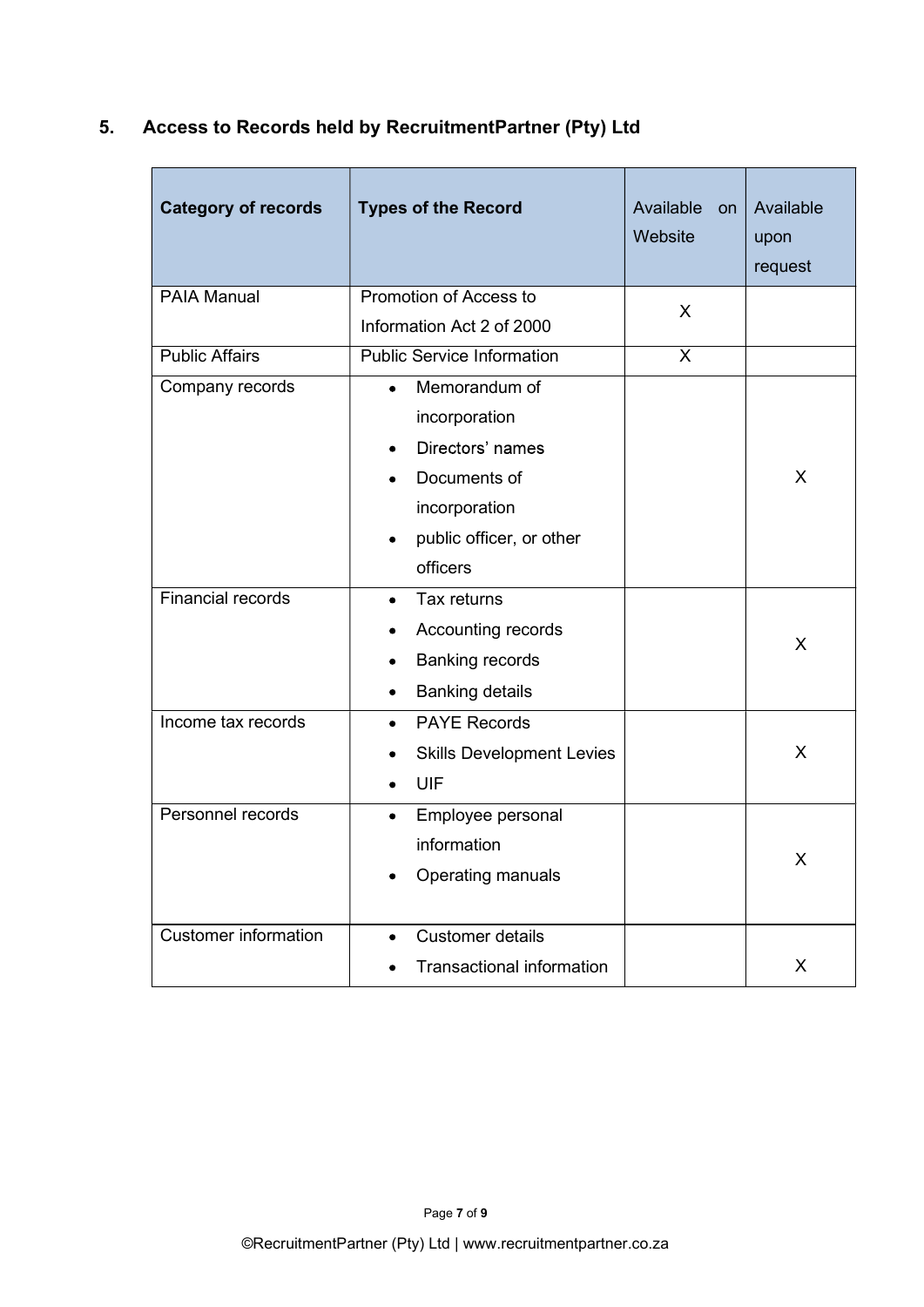# 6. Records available in terms of other legislation<br>● Companies Act, 71 of 2008<br>● Income Tax Act, 58 of 1962

- Companies Act, 71 of 2008
- Income Tax Act, 58 of 1962
- Labour Relations Act, 66 of 1995
- Basic Conditions of Employment Act, 75 of 1997
- Employment Equity Act, 55 of 1998
- Unemployment Insurance Act, 63 of 2001
- Electronic Communications and Transactions Act, 25 of 2002
- Promotion of Access to Information Act, 2 of 2002
- Skills Development Levies Act 9 of 1999

## 7. Processing Of Personal Information

### 7.1 Purpose of Processing Personal Information

We process the personal information to fulfil your account, as well as any services that you may purchase from us and for any other purposes set out in this policy https://www.recruitmentpartner.co.za/privacy-policy

In general, personal information is processed for purposes of dealing with customers, complaints, procurement purposes, records management, security, employment and related matters

### 7.2 Categories of Data Subjects

RecruitmentPartner holds information and records on various categories of data subjects. The list includes, but not limited to:

| <b>Categories of Data</b><br><b>Subjects</b> | Personal Information that may be processed             |
|----------------------------------------------|--------------------------------------------------------|
| Customers / Clients                          | name, address, registration numbers, contact details   |
| <b>Recruiters</b>                            | and background Information                             |
| Service Providers /                          | name, address, registration numbers, contact details   |
| <b>Suppliers</b>                             | and background Information                             |
| Employees / Job                              | Contact details, qualifications, personal details, and |
| seekers                                      | demographic details                                    |